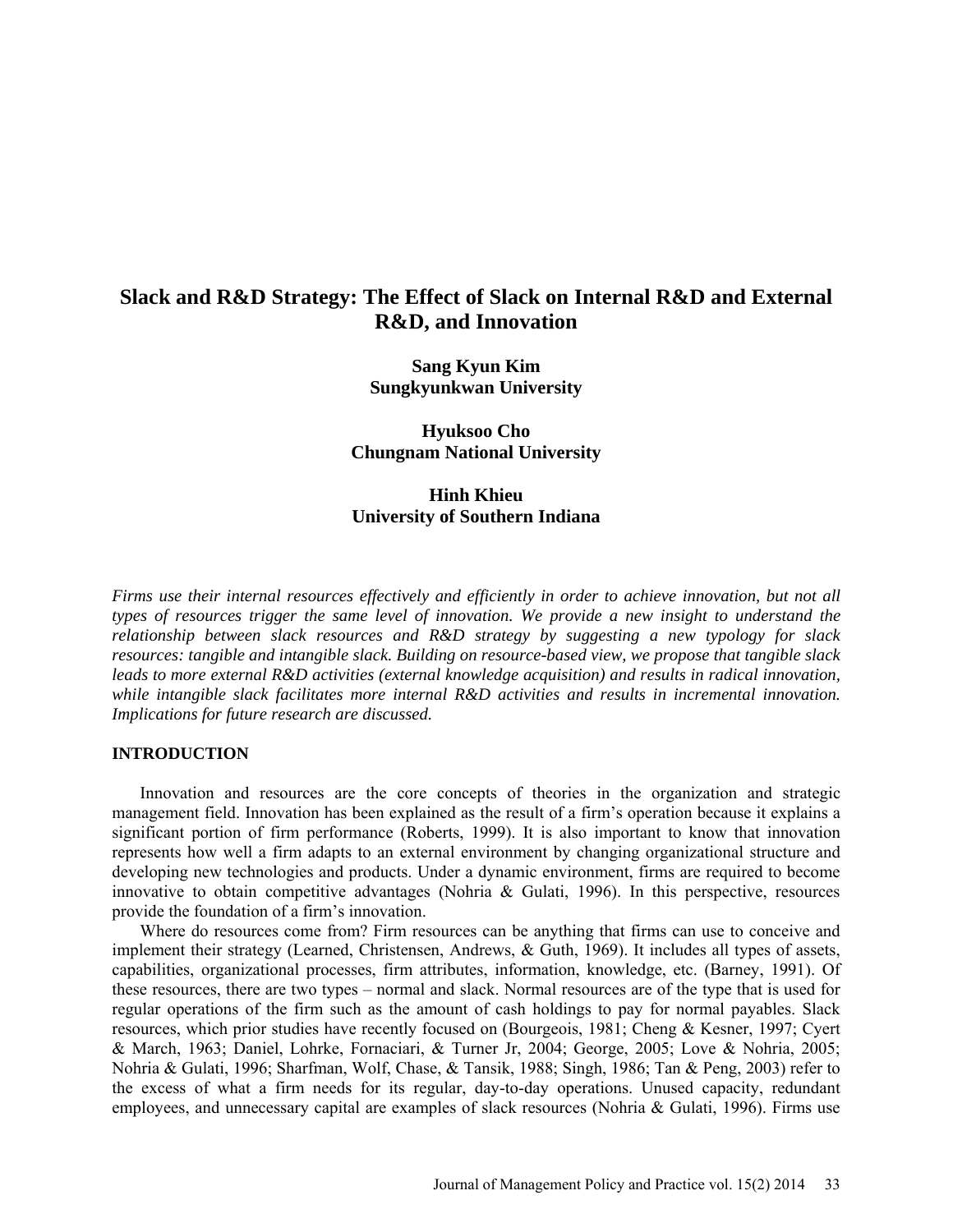these slack resources to adapt to environmental changes [\(Bourgeois, 1981\)](#page-7-1). Each firm has a different level of organizational slack depending on the degree to which the firm operates effectively and efficiently [\(Nohria & Gulati, 1996\)](#page-8-1).

In terms of innovation, prior research focuses only on investment of slack resources in internal research and development (R&D) or search behavior of firms (exploitation vs. exploration) [\(see Voss,](#page-9-3)  [Sirdeshmukh, & Voss, 2008\)](#page-9-3). Although slack resources can be used in internal or external R&D, the literature that explores the relationship between slack and innovation implicitly assumes that firms use slack resources internally to improve their capability of innovation [\(Nohria & Gulati, 1996,](#page-8-1) [1997;](#page-8-8) Tan & [Peng, 2003\)](#page-9-2). While innovation increases firm performance, not all firms invest in R&D activities, and the innovative firms do not engage solely in internal R&D. This limitation of extant research leads to the following research question: *How do firms leverage their slack resources internally and externally in order to achieve innovation?*

In this paper, we investigate the impact of slack resources on the strategic choice for innovation by suggesting a new typology which categorizes slack resources into two groups: tangible and intangible slack. Then, we propose which type of slack resources (tangible and intangible slack) facilitates which types of R&D activities (internal and external R&D) for innovation. Overall, this study contributes to the understanding of the determinants of internal R&D and external knowledge acquisition from the resourcebased perspective.

The paper is organized into the following sections. The first discusses the concept of slack and innovation, and reviews related literature. In the second section, the paper discusses two types of R&D activities and proposes a specific association between two type of slack resources and R&D activities. The final section contains the discussion, limitation, and future research.

### **THEORETICAL FOUNDATIONS AND LITERATURE REVIEW**

According to Nohia and Gulati [\(1996, p.1246\)](#page-8-1), slack is defined as "the pool of resources in an organization that is in excess of the minimum necessary to produce a given level of organizational output." The role of slack in organizations has been extensively researched. Empirical studies in performance literature suggested that slack directly affects performance [\(Nohria & Gulati, 1996\)](#page-8-1). However, this conclusion was controversial to conclusively explain the relationship between slack and firm performance because the findings varied from positive to mixed relationships. Later, Daniel et al. [\(2004\)](#page-8-5) found the overall positive effect of slack on firm performance from meta-analysis. They also proposed firms should pursue an appropriate level of slack for high performance within their industry. Also, Love and Nohria [\(2005\)](#page-8-7) suggest that downsizing lead to improved performance for firms with high level of slack.

In the innovation literature, there have been debates about the impact of slack on innovation. On one hand, proponents support the positive side, claiming that slack allows firms to engage in new innovative projects which might not be possible under resource-constrained environments [\(Cyert & March, 1963\)](#page-8-4). The logic is that previous success generates slack which plays a role of seeds in innovation activities (i.e. creative and innovative experimentation), while the investment in R&D activities is hardly allowed in the situation of scarcity and under poor performance [\(Bourgeois, 1981;](#page-7-1) [Cyert & March, 1963\)](#page-8-4). Additionally, the excess resources reduce conflict in decision making, decrease the information processing needs of a system, and encourage new R&D projects [\(Bourgeois, 1981\)](#page-7-1). On the other hand, opponents propose that slack negatively affects a firm's innovation because slack might lead the firm not only to a lack of incentive for innovation, but also to unproductive R&D projects which do not yield benefits [\(M. C.](#page-8-9)  [Jensen, 1996;](#page-8-9) [Leibenstein, 1969\)](#page-8-10). In that sense, organizational slack is wasteful as it serves managerial self-interest, incompetence, and laziness rather than acts as a buffer for organizational adaptation. To the end, this theoretical debate leads to a new approach, a curvilinear relationship studied by Nohria and Gulati's [\(1996,](#page-8-1) [1997\)](#page-8-8). Unlike previous studies, they suggest an inverse U-shape relationship in which too little slack and too much slack are bad for innovation. Too little slack discourages investment in R&D projects of which the success is uncertain, while too much slack is likely to result in complacency, which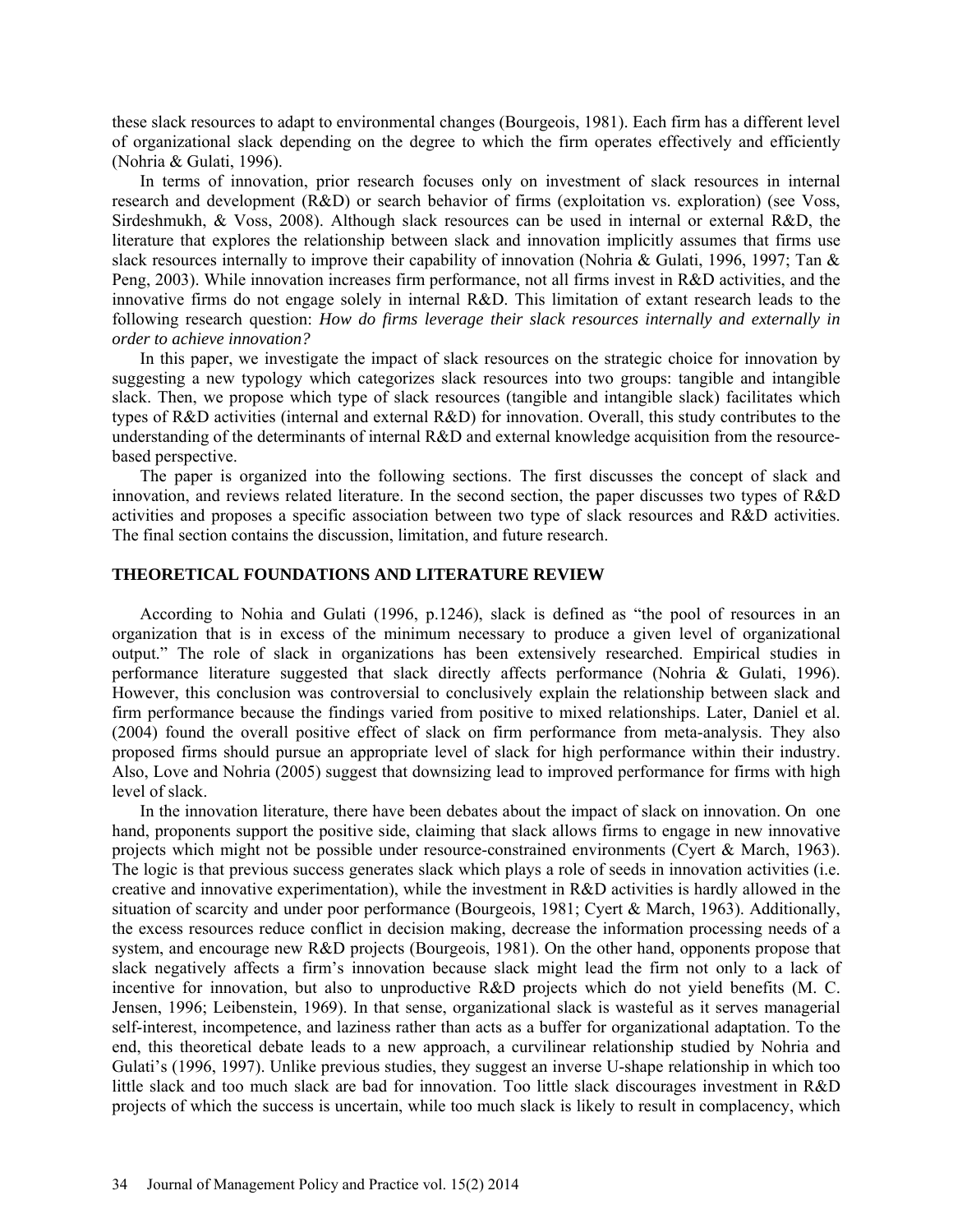decreases the success rate of R&D projects due to a lack of discipline and incentives. Although there are different approaches to explaining the slack-innovation relationship, all research is likely to support the notion that slack allows organizations to engage in R&D activities to obtain higher performance from innovation activities.

Despite of extensive research in the topic of slack, it is still not clear how slack resources influence a firm's R&D strategy. Firms pursue either external R&D or internal R&D, or both (See Table 1). External R&D broadly implies an engagement in R&D projects with other firms. First, a firm implementing external R&D strategy may form a partnership to develop a new product or technology. For example, Veugelers and Cassiman [\(2005\)](#page-9-4) found that R&D cooperative agreements between a firm and an university are formed whenever risk is not an important obstacle to innovation and typically serve to share costs. Second, firms also obtain the external sources for innovation through outsourcing or mergers and acquisitions. Hitt, Hoskisson, and Ireland [\(1990\)](#page-8-11) discuss the theoretical implication of the relationship between mergers and acquisition and innovation, and suggest that access to external knowledge through mergers and acquisition allow the acquired firms not only to enter a new market, but also to obtain a larger market share in an existing market [\(Hitt et al., 1990\)](#page-8-11). In contrast, internal R&D refers to the research and development activities within a firm boundary. Firms with internal R&D strategy invest its resources in internal R&D projects in order to obtain innovation. Given that acquisition and internal R&D are considered two ends in the boundary expansion activities [\(Santos & Eisenhardt, 2005\)](#page-8-12) and that we are interested in the binary decision of R&D strategy, external R&D in this paper implies an acquisition of external knowledge for innovation.

Literature in innovation has extensively studied the factors that influence a firm's strategic choice between internal and external R&D [\(Cassiman & Veugelers, 2006;](#page-7-2) [Del Canto & Gonzalez, 1999;](#page-8-13) [Hitt et](#page-8-11)  [al., 1990;](#page-8-11) [Piga & Vivarelli, 2004;](#page-8-14) [R. Veugelers, 1997;](#page-9-5) [R. Veugelers & Cassiman, 1999;](#page-9-6) [Reinhilde](#page-9-4)  [Veugelers & Cassiman, 2005\)](#page-9-4). Using an exploratory analysis, Piga and Vivarelli [\(2004\)](#page-8-14) explored the drivers of external R&D, and suggested that the potential drivers of external R&D include public ownership, public subsidies, and outsourcing in purchases, firm size, diversification, customer concentration, outsourcing in sales, competition from large firms, and control over other firms within a business group. Scholars also investigated organizational and environmental contingencies that impact a firm's binary decision for R&D strategies. For example, the decision depends on the firm's absorptive capacity [\(R. Veugelers, 1997\)](#page-9-5) and resource constraint situation (Hitt et al., 1990). Specifically, Hitt and his colleagues found that when a firm is faced with a resource constraint situation, top managers tend to invest fewer resources in internal R&D [\(Hitt et al., 1990\)](#page-8-11) and are rather inclined to find sources for innovation from external organizations or institutions.

In the high tech industry, most firms conduct both internal and external knowledge acquisition activities simultaneously. These activities are complementary in that the marginal return of one activity increases as the intensity of the others increases [\(Cassiman & Veugelers, 2006\)](#page-7-2). Possession of internal sources (i.e., know-how, patents, absorptive capacity) contributes to the marginal return of external knowledge acquisition strategies because sufficient in-house R&D capability is essential to absorb and utilize externally acquired knowledge [\(Cohen & Levinthal, 1990\)](#page-8-15). In addition, access to external knowhow may leverage the efficiency of internal R&D activities as long as a firm is willing to accept external knowledge [\(Cassiman & Veugelers, 2006\)](#page-7-2). Therefore, both internal and external R&D activities could lead to value creation and overall stronger competitive advantages.

Similarly, prior research on R&D strategy has examined the influence of external and environmental factors on the binary strategic choice between internal R&D and external R&D, while the literature needs more investigation from an impact of internal resources [\(Del Canto & Gonzalez, 1999\)](#page-8-13). From the resource-based perspective, Del Canto et al.[\(1999\)](#page-8-13) find that intangible factors are the main determinants of the probability of a firm carrying out internal R&D. Although intangible factors are examined as a determinant of internal R&D, it is still unexplored how both tangible and intangible slack resources affect the decision of internal versus external R&D activities. Therefore, this research attempts to fill this gap by suggesting the relationship between two types of slack resources and two types of R&D strategy, contributing to more understanding of firms' use of excess resources in R&D activities.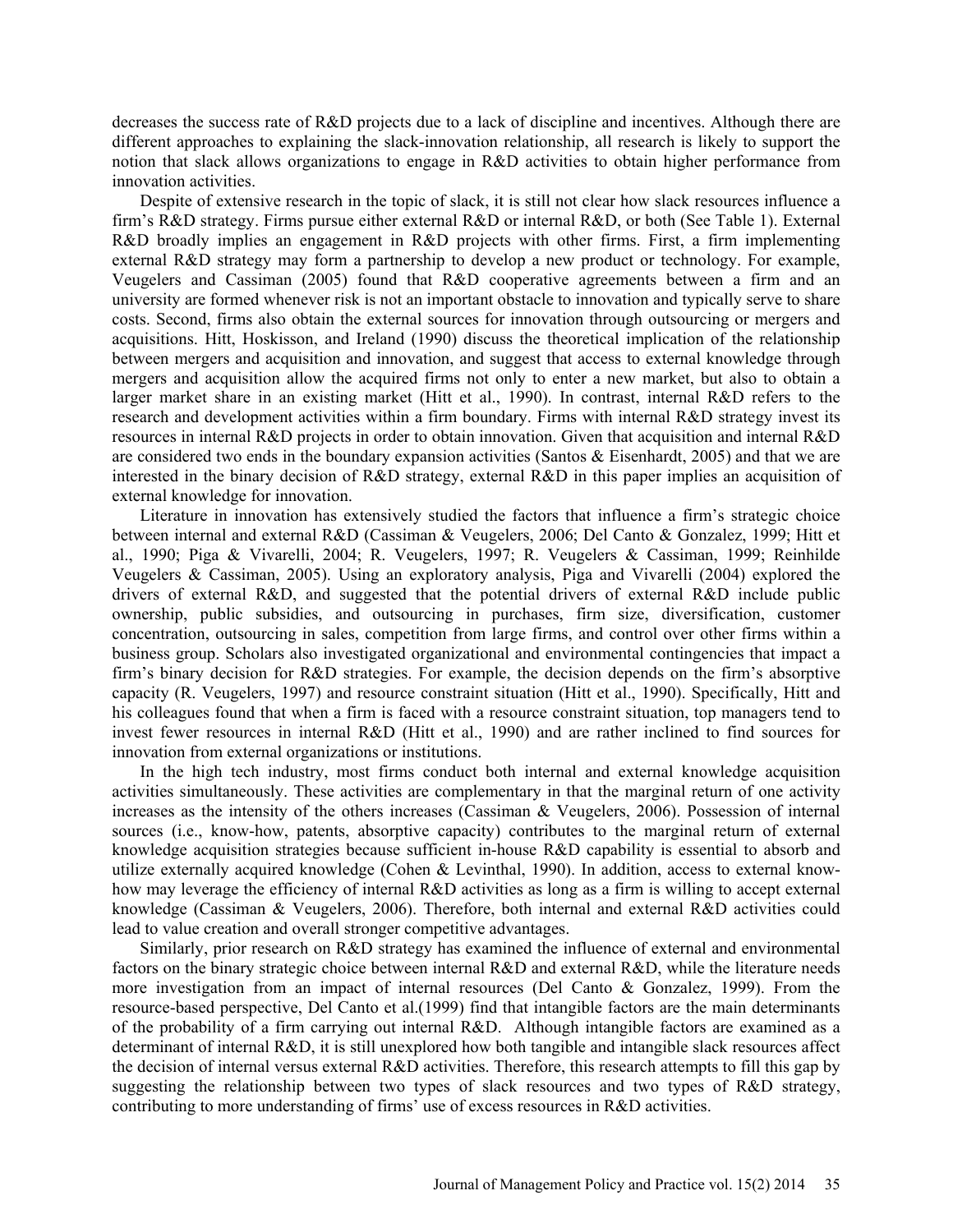# **FIGURE 1 RELATIONSHIP BETWEEN TWO TYPES OF SLACK RESOURCES AND R&D STRATEGY, AND INNOVATION**



## **SLACK, R&D STRATEGY AND INNOVATION**

We set boundary conditions and assumptions which are necessary to make an argument about how a variation of internal resources are associated with strategic choices for R&D: (1) All organizations have at least some level of slack resources; (2) Slack plays a role of a buffer for organization adaptation; (3) Organizations pursue at least one type of R&D activity (internal or external); (3) There is a heterogeneity of internal resources between organizations. Under these assumptions and boundary conditions consistent with those of resource-based view (RBV), we propose the specific relationship between slack and R&D strategy below.

Many previous studies in organizational slack selected three types of slack resources [\(Daniel et al.,](#page-8-4)  [2004;](#page-8-4) [Cheng and Kesner, 1997;](#page-8-3) Bourgeois and Singh, 1983; [Bromiley, 1991;](#page-7-3) [Hitt et al., 1990\)](#page-8-11). They divide slack into three categories – available, recoverable, and potential – according to their availability. However, the categorization interprets organizational slack from a financial perspective, which makes it relatively easy to measure organizational slack. To stay consistent with the purpose to find the effect of slack resources on the decision between internal and external R&D, this paper proposes two new terms of resource-based categories: tangible and intangible slack.

The definitions of tangible and intangible slack are defined similar with tangible assets and intangible assets. According to Wernerfelt [\(1989\)](#page-9-7) and Barney [\(1991\)](#page-7-0), tangible assets refer to the organizational fixed and current assets which have a fixed long run capacity. Based on this definition, tangible slack is defined as the tangible resources used more than necessary for the normal efficient operation of an organization. Examples include excess capital, plants, equipment, land, other capital goods and stocks, debtors and bank deposits. In contrast, intangible slack refers to excess intangible resources used more than necessary for normal efficient operations of an organization, for instance, unused intellectual property (oldfashioned skills and knowledge, and unused patents).

From RBV, innovation can be obtained not from searching the external environment for opportunities, but from looking inside to create core competencies of the organization (Del Canto  $\&$ [Gonzalez, 1999\)](#page-8-13). Then, it would be an interesting question that when organizations have tangible slack, which strategic choice of R&D strategy would be preferred to support innovation?

## **Tangible Slack**

## *Tangible Slack and External R&D Activity*

A characteristic of tangible assets is that they are transparent and relatively weak at resisting duplication of efforts by competitors [\(Grant, 1991\)](#page-8-16). For example, organizations with excess capital (a form of tangible slack) can invest in building additional plants as long as this activity is in line with their strategies and goals. We posit that the source of external R&D comes from tangible slack, such as low debt or high current ratio, rather than intangible slack. Low debt ratio and high current ratio, which have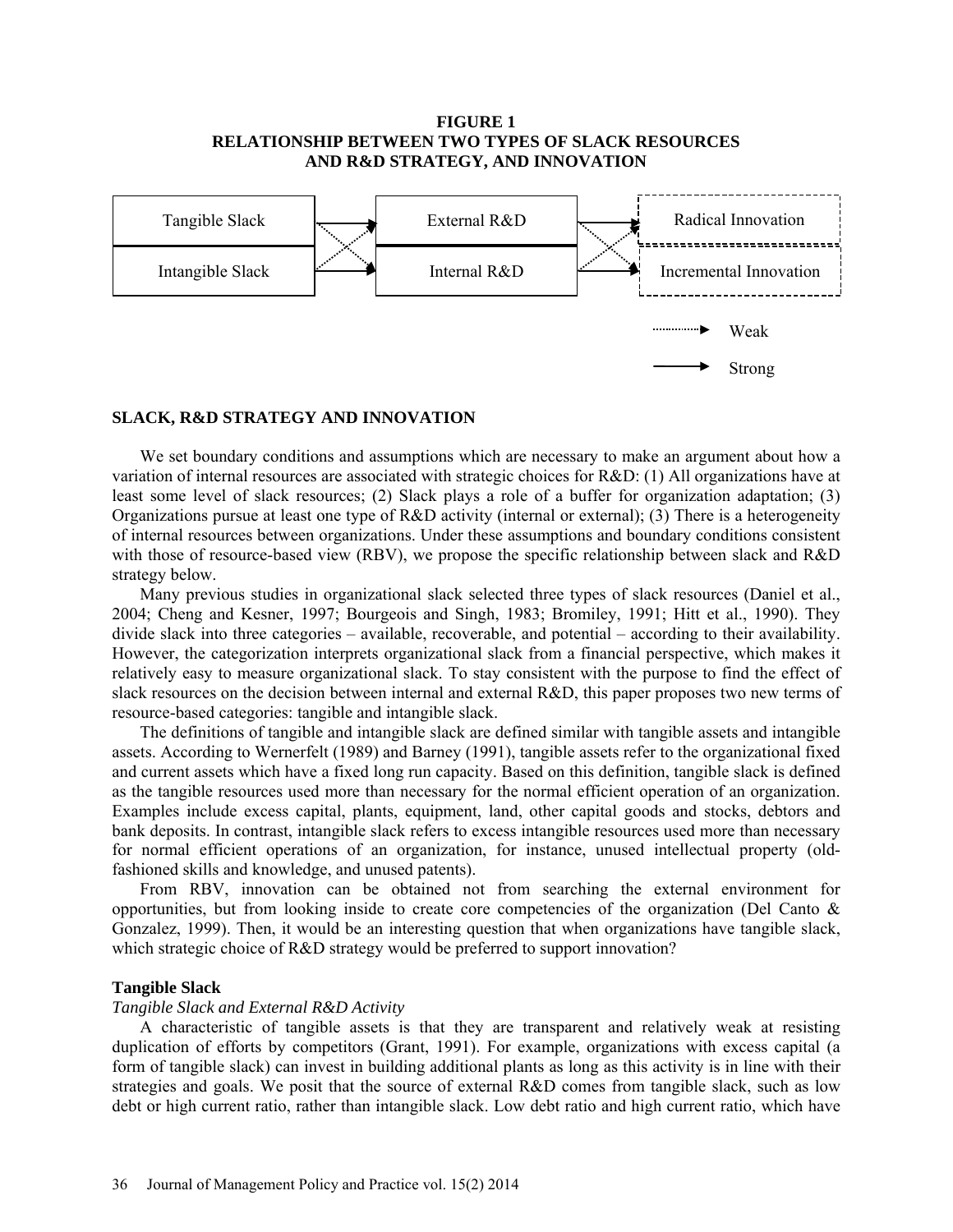been used to measure tangible slack resources [\(Bourgeois, 1981\)](#page-7-1), indicate more discretion in making decisions, while firms experiencing resource constrained situations have limited choices. With high levels of tangible slack, external R&D through acquisition is preferred to internal R&D in that it is an effective means for gaining control of others' technology, value appropriation from their inventions and faster access to diverse markets with acquired technologies [\(Capron & Pistre, 2002\)](#page-7-3). In the same vein, Jensen [\(1986\)](#page-8-17) suggested that a high level of cash flow is more likely to make an acquisition and Voss et al. [\(2008\)](#page-9-3) proposed that financial slack increases a firm's effort for exploration rather than exploitation.

Another benefit is potential high returns from radical innovation through broader searching activity beyond its core technological field. Through acquisition of external knowledge and technology, the firm enables to explore new opportunities and expand its research focus from the core business to non-core business. The diverse sources newly available from acquisition of firms in the related and unrelated business field could be integrated with the existing sources and result in more radical innovation beyond the firm's innovation trajectory. As high profitability increases liquidity of the firm, high liquidity encourages investments in external R&D activities in order to obtain high rate of returns derived from radical innovation. Therefore, the access to external knowledge and the potential high profitability of radical innovations and underline the advantages and importance of external R&D.

#### *Tangible Slack and Internal R&D*

The availability of resources in large companies is relatively higher than that in small or medium size companies. There might be efforts to reduce slack by projecting these resources into new projects. Internal R&D is one solution to consume excess slack. Reinvestment of excess internal resources results in the efficiency and effectiveness of operations so that they become more flexible to the dynamic environment. By maintaining appropriate level of resources, firms can avoid becoming oversized and bureaucratic organizations. The proper level of slack gives the firms flexibility, but too much slack hampers performance by leading to inefficiency [\(Nohria & Gulati, 1996\)](#page-8-1). Thus, large companies tend to have high level of tangible slack which allows investing in internal R&D activities to reduce slack. However, the success of R&D activities requires an investment in highly sophisticated technical equipment which devotes to the intensity of the capital [\(Del Canto & Gonzalez, 1999\)](#page-8-13). Pursuing external sources for innovation, such as buying a company in a different industry, mitigates the motivations of carrying out internal R&D. The cost of 'buying' is relatively higher than the cost of 'making'[\(Cassiman](#page-7-2)  [& Veugelers, 2006\)](#page-7-2), but the availability of excess capital (slack) encourages the firm to pursue external R&D strategy. Further, unlike external knowledge acquisition, internal R&D is related to a significant portion of incremental innovation than to radical innovation [\(Nagarajan & Mitchell, 1998\)](#page-8-18). The characteristics of internal R&D, such as narrow search, the limited sources of innovation, and technological trajectory are more likely to support developing and improving existing technology and products.

In short, tangible slack leads to both internal and external R&D, but the advantages of external R&D and the property of tangible resources would weigh more on carrying out external R&D through acquisitions. Therefore, we propose that tangible slack resources are positively related with external R&D activities (see Figure 1).

*Proposition 1*: *A firm with high levels of tangible slack would engage more in external R&D than in internal R&D, which results in more radical innovations.*

# **Intangible Slack**

#### *Intangible Slack and Internal R&D*

Unlike tangible slack, intangible slack resources may have different effects on the decision of R&D activities. First, it is necessary to understand the property of intangible slack and assets in that the two are closely related and at the core of the RBV discussion. Intangible assets represent the difference between the balance sheet valuation and stock market valuation of publicly listed companies [\(Grant, 1991\)](#page-8-16) such as patents in the pharmaceutical sector. Intangible assets have relatively unlimited capacity and firms can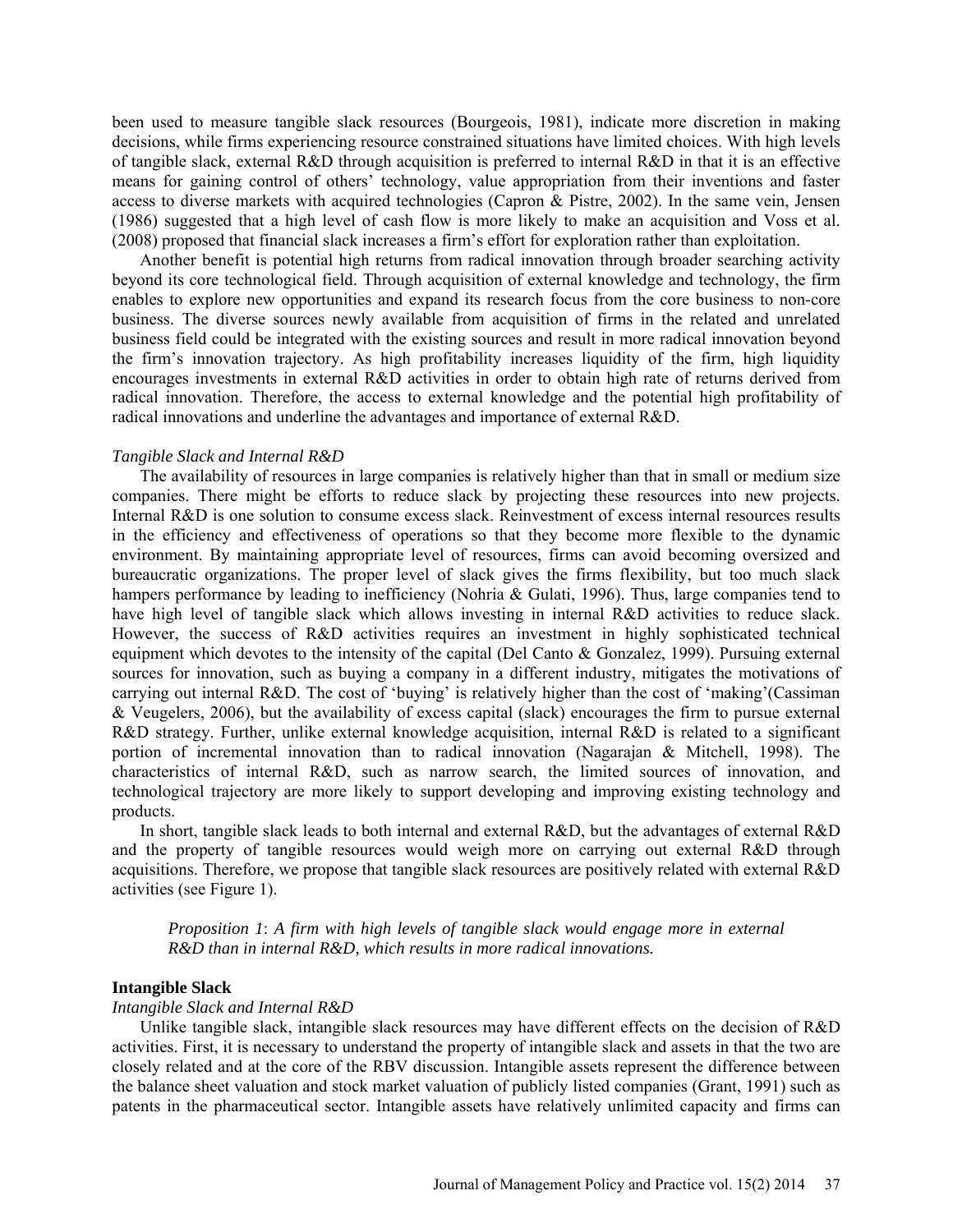exploit their value by using them in-house, renting them, or selling them [\(Wernerfelt, 1989\)](#page-9-7). They are relatively resistant to duplication or imitation efforts by competitors, at least in the short run, because intangible assets, like intellectual property, are generally inherently complex, firm-specific, and legally protected.

Intangible slack is different from intangible assets. Intangible slack, such as overhead, old-fashioned knowledge<sup>1</sup> and information which is no longer useful for innovation, human resources, and routines, may impede for a firm to achieve the optimal operation of business. Simultaneously, intangible slack resources also have their own value and have the potential of value creation effect, especially when they are utilized for innovation purposes. Intangible slack indeed help firms engage in more internal R&D than in external R&D, and the firm uses its accumulated intellectual resources in its internal R&D projects to maximize its innovation productivity because of advantages of internal R&D. First, internal R&D reduces the risk of exposure of knowledge and technology, which fits the ownership property of intangible slack, even though it might negatively affect the performance [\(Hall, 1989\)](#page-8-19). That is, firms protect their ownership of old-fashioned technology by patenting and are likely to keep renewing the duration of protection from imitation. What drives the expenditure for such old-fashioned technology would be the possibility of application for a future innovation. As such, the accumulation of old-fashioned knowledge and technology is likely to be treated as a source for the innovation rather than useless property, even though they hamper the optimal operation.

Second, as the valuable, rare, inimitable, lack of substitutable assets is necessary to achieve sustainable competitive advantage [\(Barney, 1991\)](#page-7-0), intangible slack, such as technology and information, also involves some of those characteristics. For example, the technique of how shoes are made was developed a long time ago. A company with this technique no longer considers it the core technology to obtain sustainable competitive advantage. However, R&D activities often convert the old-fashioned knowledge to a new core knowledge which enables the firm to derive more profit. That means intangible slack resources can be transformed to support R&D activities. Thus, intangible slack is valuable. A firm with specific and superior information and technology, which are of relatively low value to other firms, is likely to keep its technology and information internal because the exposure of technology to other organizations might result in a significant loss of both profitability and competitive advantages. Also, the tacit nature of information and technology contributes to motivating internal R&D. Therefore, internal R&D is likely to control the technology and information within its firm boundary to protect intangible assets.

Third, the synergy effect would be higher if intangible slack is related to core competences. Within the organizational boundary, the core knowledge and technology can lead synergy to develop incremental innovation in terms of the existing product and technology. Banbury and Mitchell [\(1995\)](#page-7-4)'s work emphasizes the importance of incremental innovation. They find that the more often an industry incumbent is among the first to introduce important incremental product innovations, the greater its market share in the industry and in turn reduces the likelihood of business dissolution. Like the previous example, internal R&D can change slack into a useful asset through incremental innovations rather than radical or breakthrough innovations.

## *Intangible Slack and External R&D*

On the other hand, some intangible slack also encourages external R&D. For example, highly routinized work impedes the innovation, and motivates engaging in external R&D contracts with other organizations with less routinized works. The literature in organizational learning and evolution argues that as organizations repeat routines, they tend to exploit existing knowledge and capabilities, and remain in the current position without significant changes [\(Benner & Tushman, 2002;](#page-7-5) [Levinthal, 1997;](#page-8-20) [March,](#page-8-21)  [1991\)](#page-8-21). Reinforcing core capabilities creates strong routines that impede the organizational change by making it difficult for organizations to follow environmental changes [\(Leonard-Barton, 1992\)](#page-8-22), as well as strong inertia. The decreased performance derived from a lack of adaptation to new environments and strong inertia is likely to lead to external search for innovation. Ahuja and Lampert [\(2001\)](#page-7-6) argue that by experimenting with novel, emerging, and pioneering technologies, firms can overcome a familiarity trap,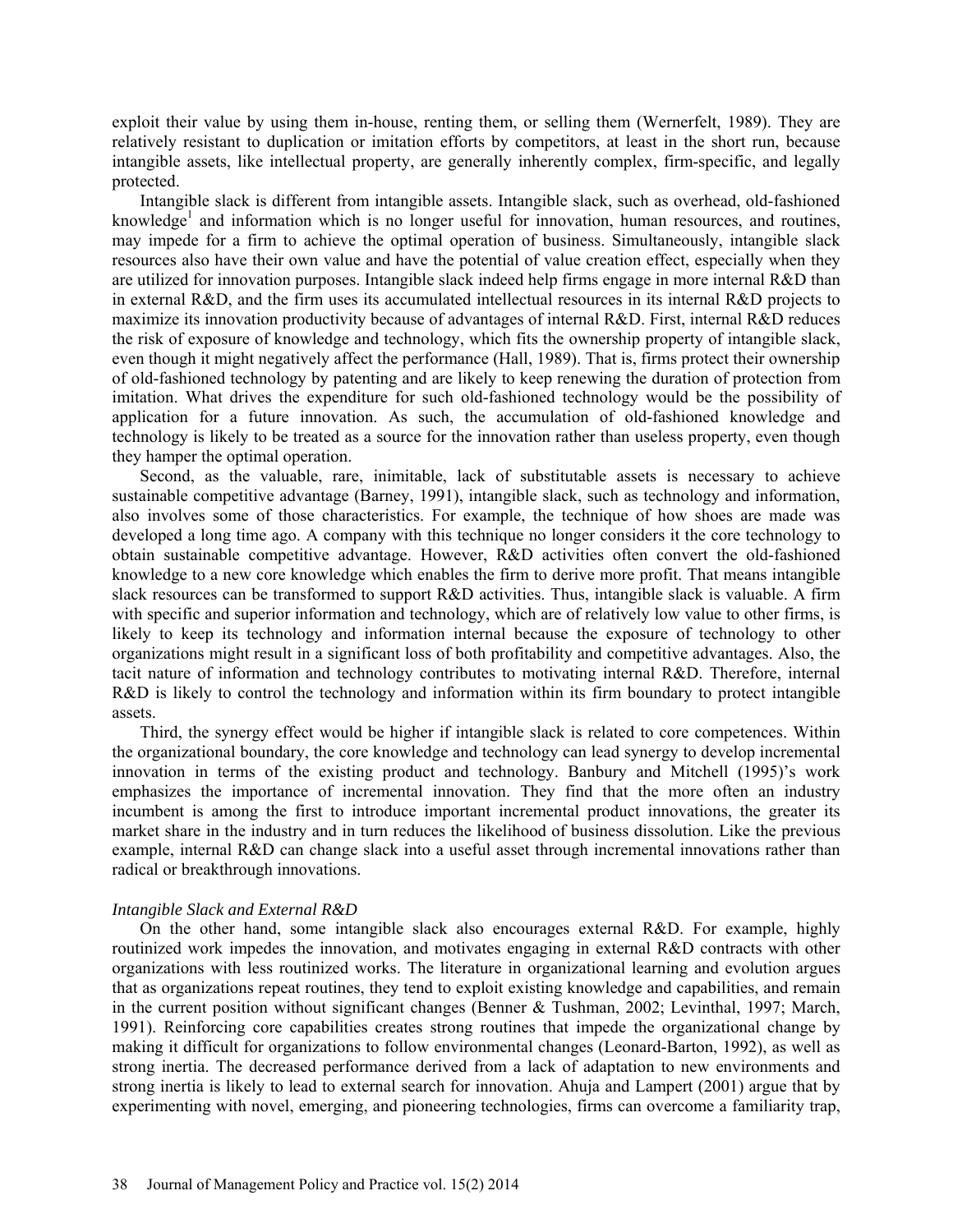maturity trap, and propinquity trap<sup>2</sup>, and create breakthrough inventions. It is expected that the external sources for innovation will enhance the ability to respond to the environment and reduce the inertia within organizations.

Overall, we suggest that although intangible slack is related to both internal and external R&D together, intangible slack facilitates engaging in internal R&D more than external R&D because of high risk of information leakage and loss of firms' competitive advantages.

*Proposition 2*: *A firm with high levels of intangible slack would engage more in internal R&D than in external R&D, which results in more incremental innovation.* 

# **DISCUSSION AND IMPLICATION**

Improving innovation performance has become one of the main concerns to top managers in a firm. Building on resource based views, this study discusses how resource portfolio of a firm influences its strategic choice between internal R&D and external R&D strategy. It is argued that slack resources should be considered an essential factor in making a decision for R&D strategy and achieving innovation. Although firms pursue complementarily both internal investments for innovation and external R&D, tangible slack facilitates acquiring external knowledge and leads to more radical innovation, while intangible slack is positively associated with internal R&D, resulting in more incremental innovation. With the unique characteristics of two types of slack resources, the accessibility of external resources and the risk of exposure of intangible assets provide appropriate rationale to understand a firm's R&D strategy.

This paper contributes in two important ways to slack and innovation literature. First, we introduce a new typology of slack resources. Prior studies that investigated the effect of slack on innovation show inconsistent results. Recently, scholars in strategic management field developed and suggested an alternative definition or a new typology of slack resources [\(Mousa & Reed, 2013;](#page-8-23) [Voss et al., 2008\)](#page-9-3). This paper is in the line with such research effort to refine the existing concepts of slack and its effect on a firm. Second, we suggest that slack-driven R&D activity influences overall radicalness of innovation. Rather than arguing a simple positive or negative effect of slack on innovation, we propose that R&D strategy motivated by excess resources results in innovation with different level of radicalness, and emphasize that a firm accomplish breakthrough innovation when the firm has sufficient financial capital and access to newly acquired knowledge which was not available before.

For practical perspectives, it is significantly important to evaluate the level of slack using its resource portfolio. Typically, firms do not recognize their slack resources unless they face decreased performance. When a firm has high levels of slack, it should make a strategic plan to use and reduce the slack resources in a way to obtain a competitive advantage and enhance its innovation performance. The available and utilizable slack can be used to enhance innovative performance by engaging in internal R&D or external R&D. The criteria between two options would be based on the portfolio of slack, as well as their strategic objective in R&D activities. Firms with high tangible slack resources may pursue external R&D by using liquidity in order to gain access to external sources with a goal of developing radical innovation. In contrast, firms with high intangible slack resources would tend to pursue internal R&D. Carrying out internal R&D projects with intangible slack will result in incremental innovation and reduce the risk of exposure of knowledge and information. Therefore, to apply the proposed relationship from this study in a real world, managers are recommended to test intangible and tangible slack resources. If the strategy allows, investment of slack resources in innovation would be one of the best choices to adapt to dynamic environments and to obtain a competitive advantage.

There are several limitations of this research. First, the time effect on internal and external R&D is not taken into account. The external knowledge obtained from acquisitions might encourage in-house internal R&D because such external sources can not only be perceived as internal source for innovation completely after acquisitions and mergers but can also enhance firm's capability to pursue internal R&D. With a high quality of capability, organizations are likely to engage more in internal R&D. So, the time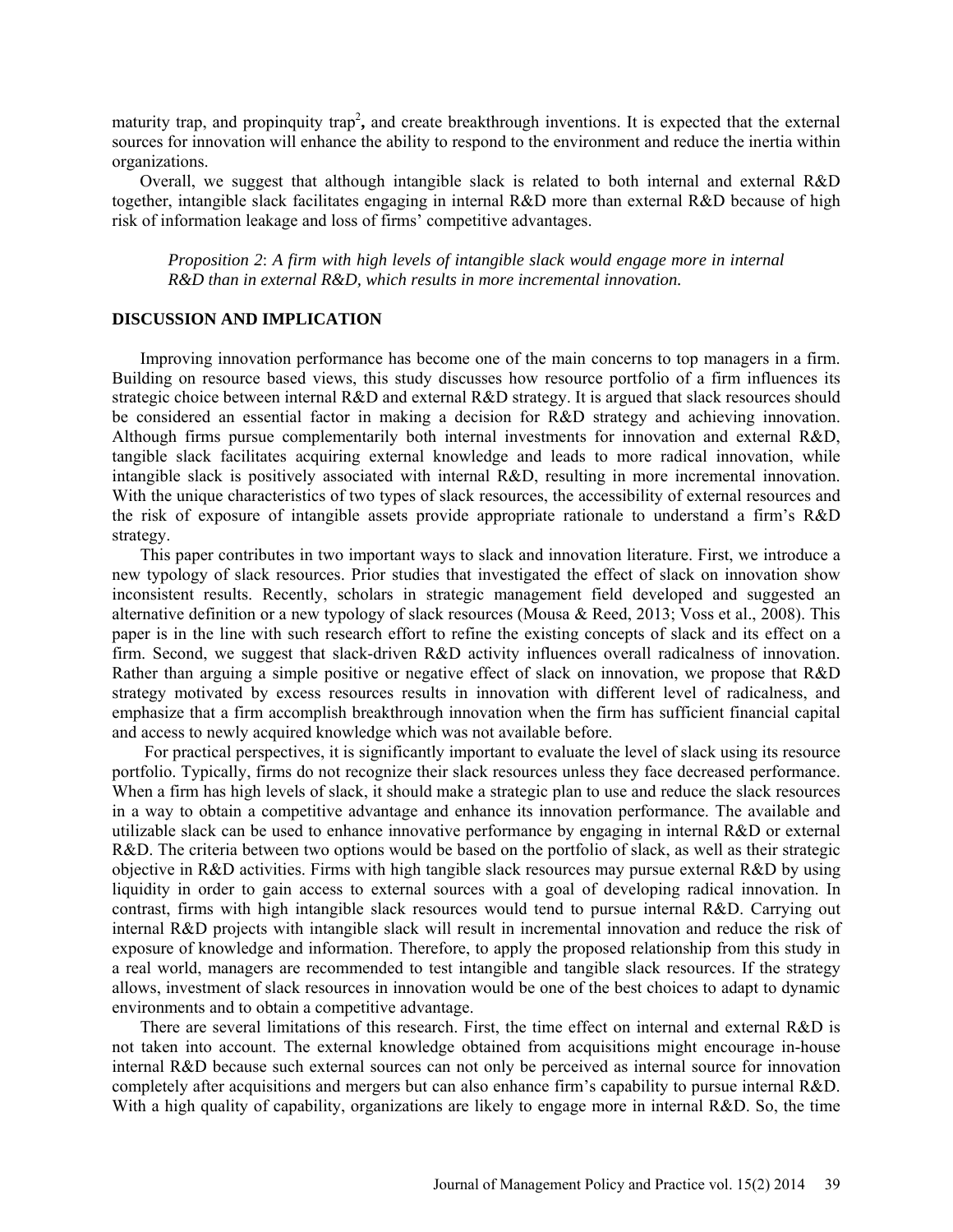effect on the decision between internal and external R&D would be a fruitful future research topic. Second, this paper does not address the choice of target firms when organizations engage in the external R&D. The characteristics of target firm and its relationship with acquiring firm potentially influence innovation productivity in the future. For example, it is expected that strategic fit among diversification strategy and R&D strategy enhances the acquiring firm's innovation productivity [\(Kim, Arthurs, Sahaym,](#page-8-24)  [& Cullen, 2013\)](#page-8-24). Third, our propositions need to be validated with empirical supports. To overcome those limitations, future research may build panel data and test causal relationship among resource portfolio, R&D strategy, and breakthrough innovation.

At last, the future studies could integrate all the determinants of R&D activities, including internal and external factors, as well as environmental factors. For example, existing studies find that strategy and competition are related to R&D activities [\(Piga & Vivarelli, 2004\)](#page-8-14). Of course, both the resource-based perspective and economic perspective would provide good theoretical implications in the integration. Therefore, synthesizing these determinants from the previous studies with findings from this research would shed more light in our understanding of corporate R&D activities.

# **ENDNOTES**

- 1. Old-fashioned knowledge indicates knowledge or technology that is very old and no longer used in the organization.
- 2. Familiarity trap refers to a tendency to favor the familiar over the unfamiliar. It can be overcome by experimenting Novel technology which is new or unfamiliar to the firm, even though they possibly have existed in the industry before. Maturity trap is defined as a tendency to prefer the mature over the nascent. Experimenting emerging technology reduces maturity trap. At last, propinquity trap is a tendency to search for solutions that are near to existing solutions rather than search for completely de novo solutions. It can be solved by pioneering a new technology [\(see Gautam Ahuja & Morris Lampert, 2001\)](#page-7-7)

# **REFERENCES**

- <span id="page-7-6"></span>Ahuja, G., & Lampert, C. M. (2001). Entrepreneurship in the large corporation: a longitudinal study of how established firms create breakthrough inventions. *Strategic Management Journal,* 22*,* (6-7), 521-543.
- <span id="page-7-7"></span>Ahuja, G., & Morris Lampert, C. (2001). Entrepreneurship in the large corporation: A longitudinal study of how established firms create breakthrough inventions. *Strategic Management Journal,* 22, (6‐7), 521-543.
- <span id="page-7-4"></span>Banbury, C. M., & Mitchell, W. (1995). The effect of introducing important incremental innovations on market share and business survival. *Strategic Management Journal,* 16, 161-182.
- <span id="page-7-0"></span>Barney, J. (1991). Firm resources and sustained competitive advantage. *Journal of Management,* 17, (1), 99.
- <span id="page-7-5"></span>Benner, M. J., & Tushman, M. (2002). Process management and technological innovation: A longitudinal study of the photography and paint industries. *Administrative Science Quarterly,* 47, (4), 676-707.
- <span id="page-7-1"></span>Bourgeois, L. J. (1981). On the measurement of organizational slack. *Academy of Management Review,* 6,  $(1), 29-39.$
- <span id="page-7-3"></span>Bourgeois, L. J., & Singh, J. V. (1983) Organizational Slack and Political Behavior Among Top Management Teams. *Academy of Management Proceedings*, 1983, (1), 43-47.
- Bromiley, P. (1991). Testing a causal model of corporate risk taking and performance. *Academy of Management Journal*, 34, (1), 37-59.
- Capron, L., & Pistre, N. (2002). When do acquirers earn abnormal returns? *Strategic Management Journal,* 23, (9), 781-794.
- <span id="page-7-2"></span>Cassiman, B., & Veugelers, R. (2006). In search of complementarity in innovation strategy: Internal R&D and external knowledge acquisition. *Management Science,* 52, (1), 68-82.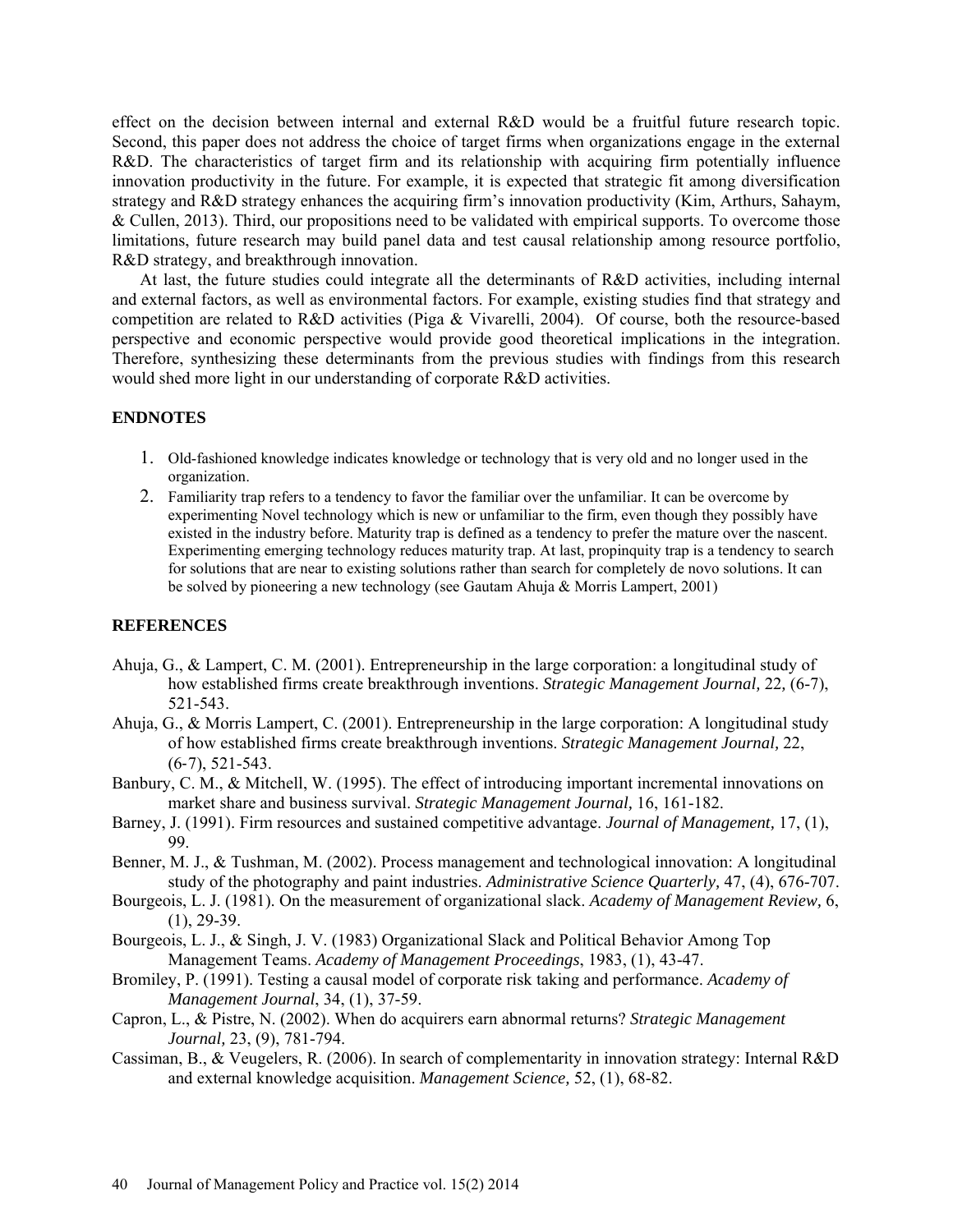- <span id="page-8-3"></span>Cheng, J. L. C., & Kesner, I. F. (1997). Organizational slack and response to environmental shifts: The impact of resource allocation patterns. *Journal of Management,* 23, (1), 1-18.
- <span id="page-8-15"></span>Cohen, W. M., & Levinthal, D. A. (1990). Absorptive capacity: a new perspective on learning and innovation. *Administrative Science Quarterly*, 128-152.
- <span id="page-8-4"></span>Cyert, R. M., & March, J. G. (1963). *A behavioral theory of the firm* (Vol. 1). Englewood Cliffs, NJ: Prentice Hall.
- <span id="page-8-5"></span>Daniel, F., Lohrke, F. T., Fornaciari, C. J., & Turner Jr, R. A. (2004). Slack resources and firm performance: a meta-analysis. *Journal of Business Research,* 57, (6), 565-574.
- <span id="page-8-13"></span>Del Canto, J. G., & Gonzalez, I. S. (1999). A resource-based analysis of the factors determining a firm's R&D activities. *Research Policy,* 28, (8), 891-905.
- <span id="page-8-6"></span>George, G. (2005). Slack resources and the performance of privately held firms. *Academy of Management Journal,* 48, (4), 661-676.
- <span id="page-8-16"></span>Grant, R. M. (1991). The resource-based theory of competitive advantage. *California Management Review,* 33, (3), 114-135.
- <span id="page-8-19"></span>Hall, R. (1989). The management of intellectual assets: A new corporate perspective. *Journal of General Management,* 15, (1), 53-68.
- <span id="page-8-11"></span>Hitt, M. A., Hoskisson, R. E., & Ireland, R. D. (1990). Mergers and acquisitions and managerial commitment to innovation in M-form firms. *Strategic Management Journal,* 11, 29-47.
- <span id="page-8-17"></span>Jensen, M. (1986). Agency cost of free cash flow, corporate finance, and takeovers. *Corporate Finance, and Takeovers. American Economic Review,* 76, (2).
- <span id="page-8-9"></span>Jensen, M. C. (1996). Agency costs of free cash flow, corporate finance, and takeovers. *American Economic Review,* 76, (2), 323-329.
- <span id="page-8-24"></span><span id="page-8-2"></span>Kim, S. K., Arthurs, J. D., Sahaym, A., & Cullen, J. B. (2013). Search behavior of the diversified firm: The impact of fit on innovation. *Strategic Management Journal*.
- Learned, E. P., Christensen, C. R., Andrews, K. R., & Guth, W. D. (1969). *Business policy: Text and cases*. Homewood, IL: Richard D. Irwin.
- <span id="page-8-10"></span>Leibenstein, H. (1969). *A theory of economic-demographic development*. Princeton, NJ: Greenwood Press.
- <span id="page-8-22"></span>Leonard-Barton, D. (1992). Core capabilities and core rigidities: A paradox in managing new product development. *Strategic Management Journal,* 13, (Special issue), 111-125.
- <span id="page-8-20"></span>Levinthal, D. A. (1997). Adaptation on rugged landscapes. *Management Science,* 43, (7), 934-950.
- <span id="page-8-7"></span>Love, E. G., & Nohria, N. (2005). Reducing slack: The performance consequences of downsizing by large industrial firms, 1977-93. *Strategic Management Journal,* 26, 1087-1108.
- <span id="page-8-21"></span>March, J. G. (1991). Exploration and exploitation in organizational learning. *Organization Science,* 2, (1), 71-87.
- <span id="page-8-23"></span>Mousa, F. T., & Reed, R. (2013). The Impact of Slack Resources on High‐Tech IPOs. *Entrepreneurship Theory and Practice*.
- <span id="page-8-18"></span>Nagarajan, A., & Mitchell, W. (1998). Evolutionary diffusion: internal and external methods used to acquire encompassing, complementary, and incremental technological changes in the lithotripsy industry. *Strategic Management Journal,* 19, (11), 1063-1077.
- <span id="page-8-1"></span>Nohria, N., & Gulati, R. (1996). Is slack good or bad for innovation? *Academy of Management Journal,*  39, (5), 1245-1264.
- <span id="page-8-8"></span>Nohria, N., & Gulati, R. (1997). What is the optimum amount of organizational slack? A study of the relationship between slack and innovation in multinational firms. *Academy of Management Journal,* 15, (6), 32-36.
- <span id="page-8-14"></span>Piga, C. A., & Vivarelli, M. (2004). Internal and external R & D: A sample selection approach. *Oxford Bulletin of Economics and Statistics,* 66, (4), 457-482.
- <span id="page-8-0"></span>Roberts, P. W. (1999). Product innovation, product-market competition and persistent profitability in the U. S. pharmaceutical industry. *Strategic Management Journal,* 20, (7), 655-670.
- <span id="page-8-12"></span>Santos, F. M., & Eisenhardt, K. M. (2005). Organizational boundaries and theories of organization. *Organization Science,* 16, (5), 491-508.